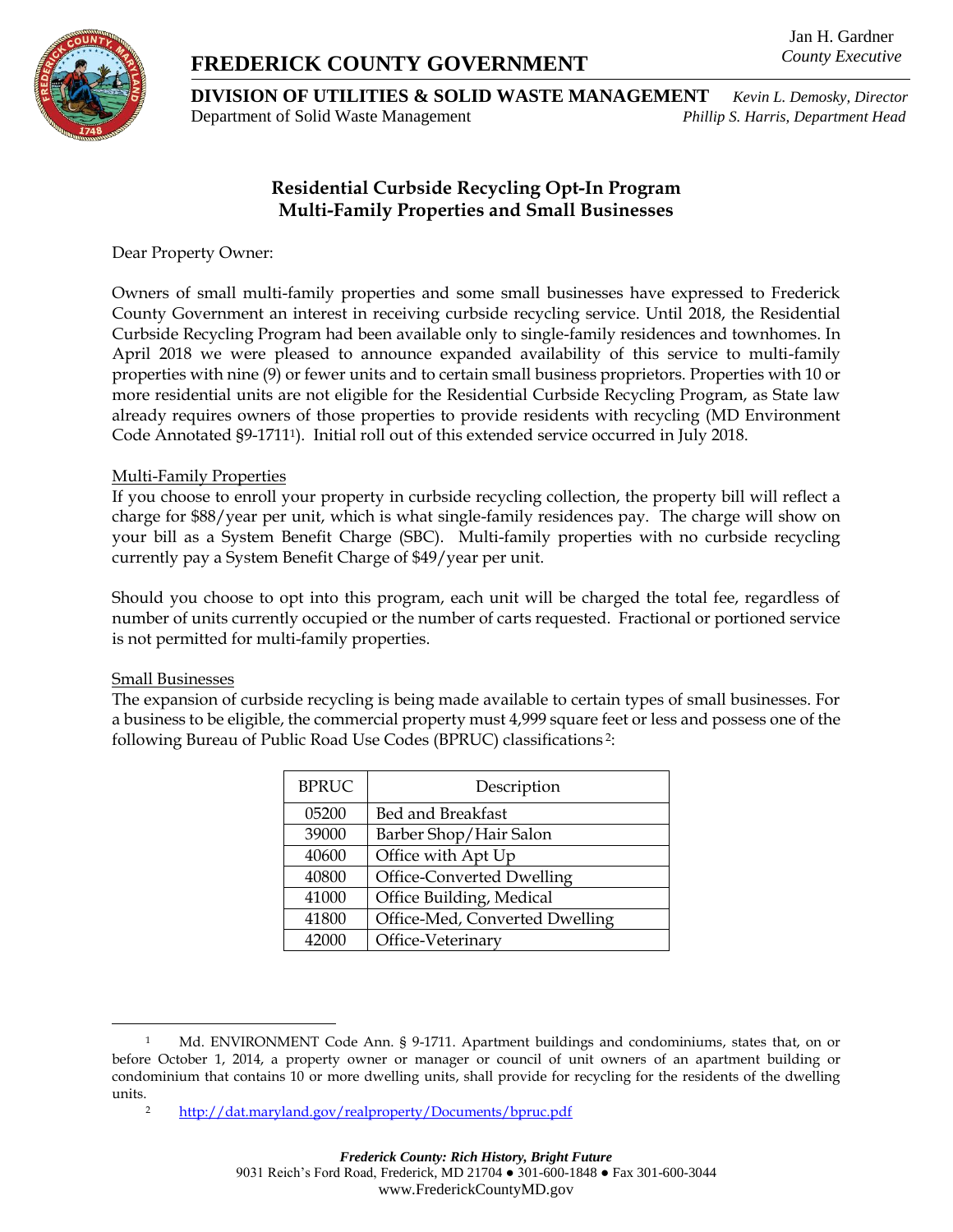In addition, these commercial properties also must meet **all** of the following criteria: (1) have ten (10) or fewer employees (including part-time employees), (2) be located outside of the City of Frederick Historic District, and (3) be located between two existing residential service units on the Curbside Recycling Collection contractor's routes.

If you choose to participate in curbside recycling collection for the property mentioned above, the property will be charged \$88/year for properties that are smaller than 2,999 square feet, and \$176/year for properties between 3,000 and 4,999 square feet. The charge will show on your bill as a System Benefit Charge. Currently, low-waste commercial properties pay \$42/year for every 2,000 square feet of space.

### All Eligible Properties

 $\overline{a}$ 

Once a decision is made to participate in the curbside recycling program, it cannot be revoked unless the multi-family property is legally converted to another use, as reflected in the State Department of Assessments and Taxation records, or the commercial property's BPRUC designation or business type changes.

If the property owner decides to participate, each multi-family unit or individual small commercial property is eligible to receive single-stream recycling collection service. Service is provided every other week on a standard collection day, which is occasionally shifted to accommodate holidays or inclement weather. Each unit may receive one (1) recycling cart. Carts are available in 35-gallon, 65 gallon, or 95-gallon sizes, and have wheels and a lid.

The following items are important to note for any property that participates in the Residential Curbside Recycling Program:

- A County-issued recycling cart is required to participate.
- Carts are County property and have a unique code for each address. When a resident moves, the cart must stay at the property where it was issued. Carts are not to be altered or permanently marked in any way. Only one cart will be issued per unit. A cart can be replaced a maximum of once every three (3) calendar years from time of issue unless the resident/property owner reimburses the County for the cart. One additional cart may be leased per unit at a cost of \$52/95 Gallon, \$47/65 Gallon, and \$37/35 Gallon, which is subject to change.
- All acceptable materials must be placed loose in the recycling cart. Recyclables must not be placed in any type of plastic bag. Excess materials may be placed beside the cart in a paper bag, cardboard box, or open-topped container clearly labeled "recycling."
- Recyclable materials may not be contaminated. A list of recyclable materials can be found on the cart lid, the County website, or the free Recycle Coach App.3 Unacceptable materials will be considered contamination and will not be collected by the contractor. It is important to understand that contamination of recyclables increases program costs; therefore, as a general guideline, "when in doubt, throw it out."

<sup>3</sup> <https://www.frederickcountymd.gov/5287/Recycle-Coach-App>